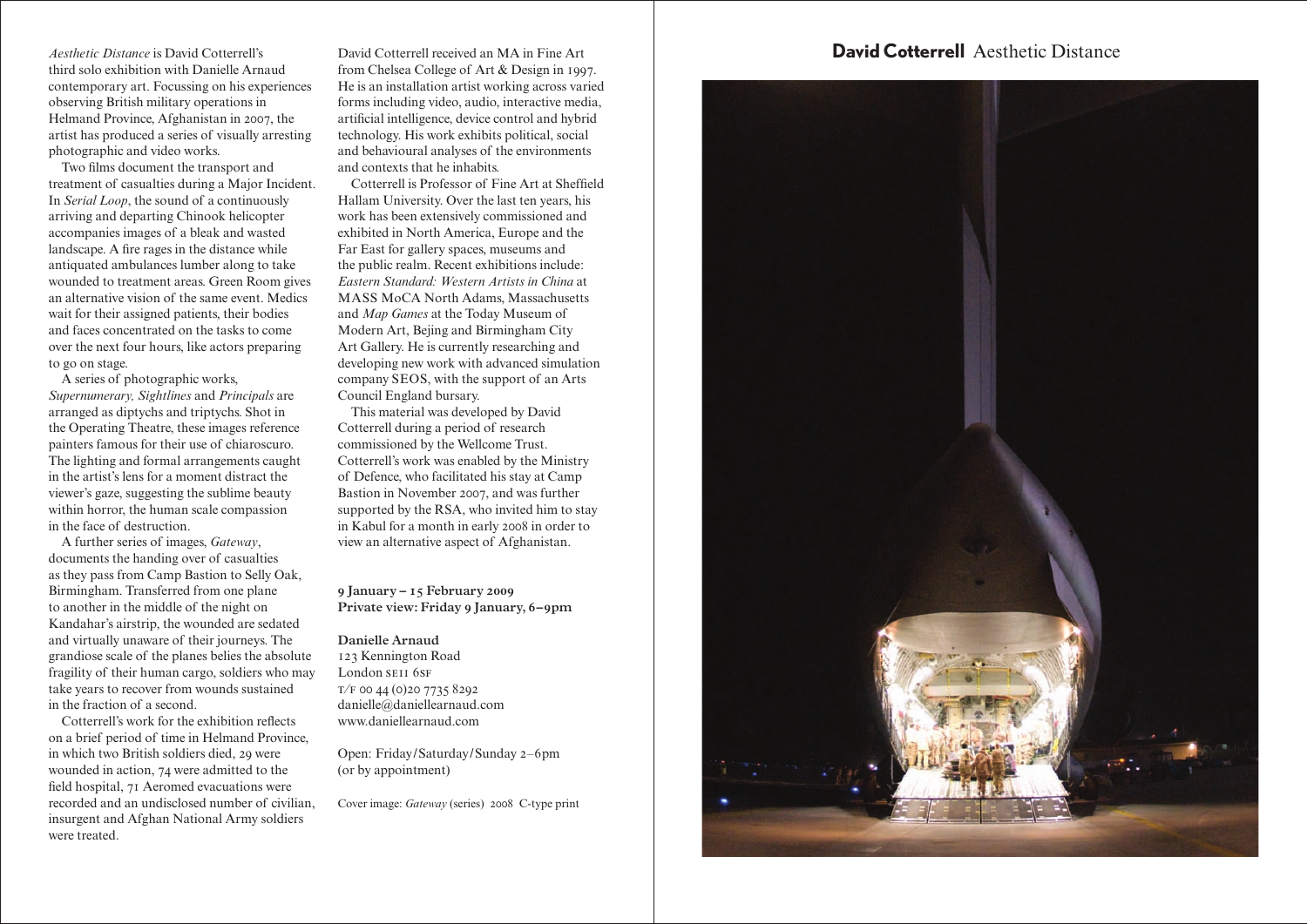



Sightlines 2008 diptych C-type prints